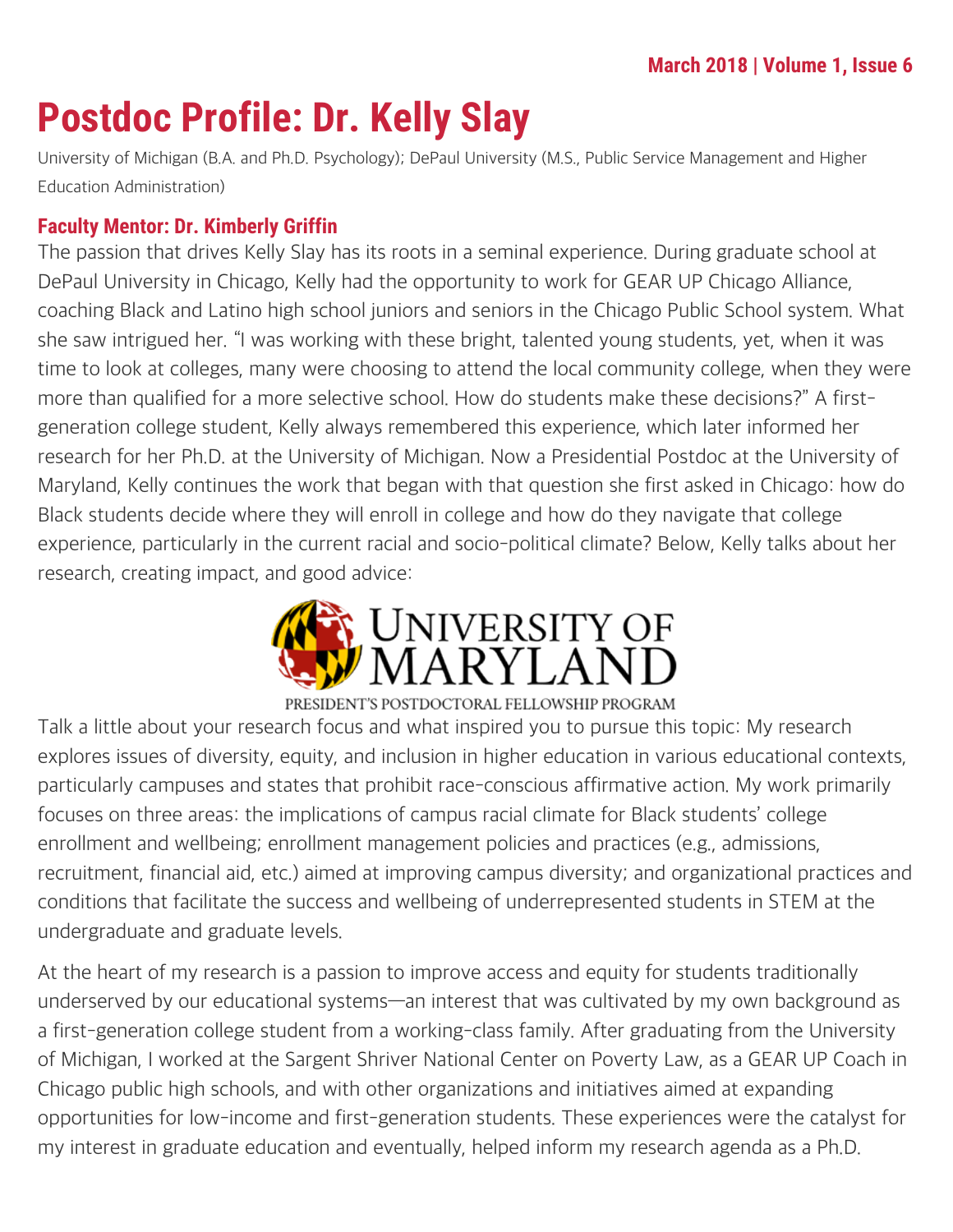Why did you choose UMD for your postdoc? The postdoc at UMD was actually my top choice. I believed that the presidential fellowship would provide the opportunity, resources and structure to facilitate my development as a researcher and lay the foundation critical to successfully transition into a tenure-track faculty position. I was intrigued by the Counseling, Higher Education, and Special Education department's longstanding commitment to equity, diversity and organizational change, which resonated with my own values as a scholar. Finally, and perhaps most importantly, I was a huge fan of the work of many of the faculty in the Higher Education, Student Affairs and International Education Policy program, including that of my mentor Dr. Kimberly Griffin. In fact, when I thought about my own program of research, I saw several critical intersections with the scholarship of Drs. Kimberly Griffin, Sharon Fries-Britt, and Julie Park, among others. I admire their contributions to the field and thought it would be an incredible opportunity to have them as colleagues, to learn from them, and to collaborate on research projects.

Can you paint a picture of today's landscape for an African American high school student? What obstacles do they face, and what influences their decision and ability to pursue a college degree? Truthfully, there is a lot of diversity within this group. I know the tendency is to think of African Americans as one large group but there is a great deal of complexity there and as a result, the issues and influences that affect these students are also quite complex. Overall, I can say that African American high school students have made gains in their levels of academic preparation; however, inequities in K-12 schools has often meant diminished access to college preparatory curricula and college counseling, which can also affect students' college-going. These inequities are then reproduced in higher education. So, while there is evidence that African American students enjoy greater access to higher education than in decades past, the question is, access to what type of institution? They remain underrepresented at the most selective institutions which, in addition to K-12 factors, is the result of the increasingly competitive nature of college admissions, changes in financial aid policies and practices, and the rise in for-profit institutions.

I believe another issue that is especially salient right now is racial climate on college campuses. My research in this area suggests that African American students who are admitted to highly selective, predominantly white institutions are concerned about whether they will be safe and supported on their college campus. And while racial incidents are not anything new (their occurrence on college campuses is well-documented), through the rise in social media, these incidents are a growing part of African American students' consciousness and thus an additional consideration in their decisionmaking. But again, I want to reiterate the complexity within this group. I've highlighted their experiences with broad strokes; there is a lot of nuance depending on where students live, the type of high school they attend, social networks, and socio-economic status.

Are there areas of research in this field you haven't yet explored that you hope to tackle in the future? Yes. I'm very excited about collaborating with Dr. Griffin this semester to explore the experiences of postdocs in STEM and their decisions to pursue faculty careers. Up to this point, my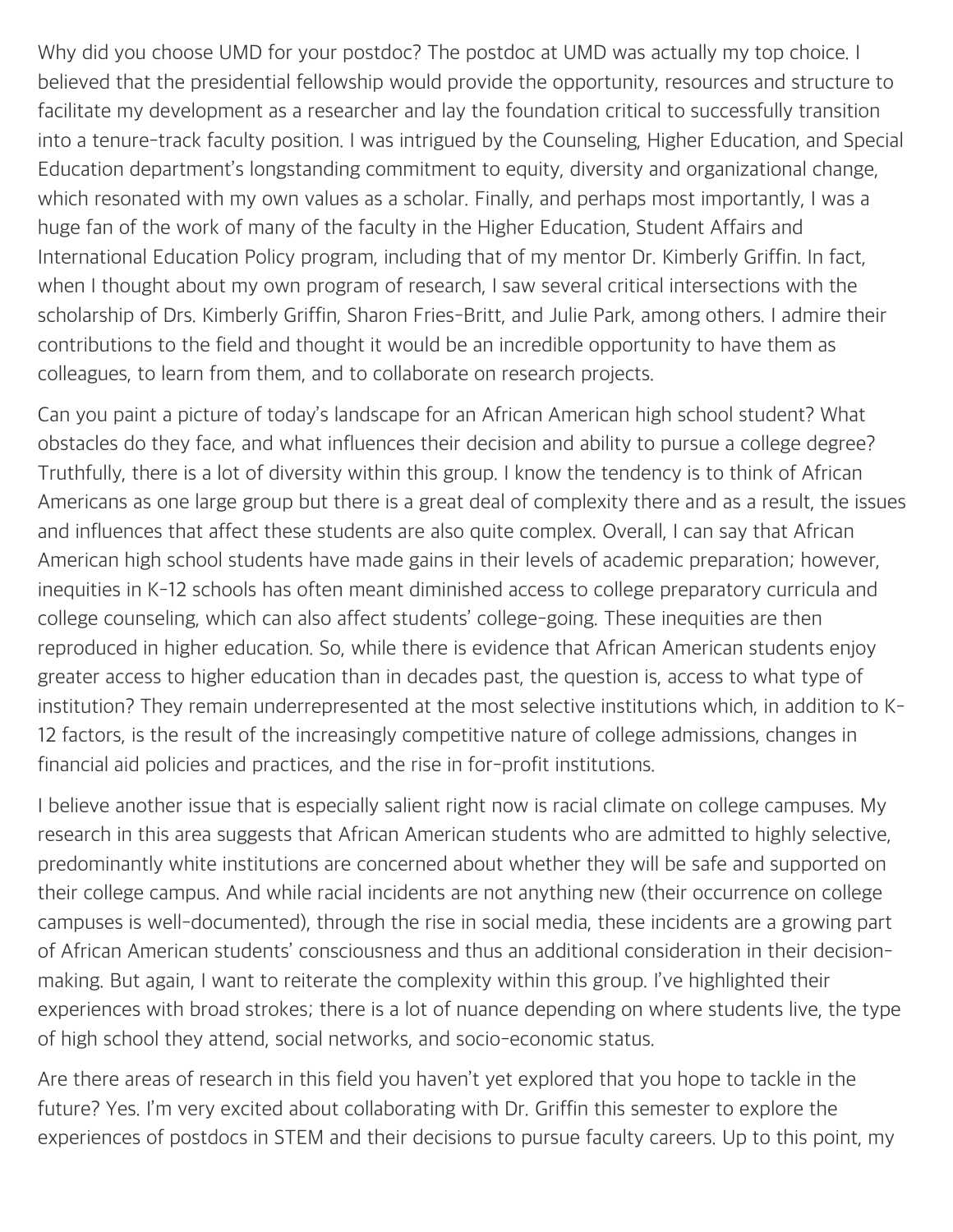work has focused on STEM in undergraduate and graduate contexts.

I also hope to explore the ways in which the current socio-political environment and racial climate on college campuses affects Black students' mental health and psychological wellbeing. This will actually be an important component of a longitudinal project that I will be launching next semester that examines the college transition and experiences of 35 black students at select four-year institutions. From an organizational standpoint, I would also like to research what campus leaders can do to better support those students who may be suffering under the weight of microaggressions and increasingly overt forms of racism in their college environments. I believe the provision of mental health services on campuses is critical for student success and wellbeing.

How do you hope your work will impact others? Connecting research to practice is a critical goal of my work. By centering the voices of student communities that are often pushed to the margins, I hope my work will provide support for policies and practices that foster more racially diverse, inclusive, equitable environments on university campuses and within departments. I also hope to contribute to a more complex, strengths-based narrative about Black students in higher education by foregrounding the role of racial identity, resilience and agency in how these students transition into and navigate predominantly-white institutions.

As for the underrepresented students that are often the focus of my research, I hope that they feel validated and affirmed by my scholarship and the opportunity to share their experiences. I've often heard my participants question whether they are crazy or just imagining the things they perceive and encounter on a regular basis. I want them to know that they are not alone or crazy. Their experiences are valid and supported by empirical evidence.

What's the best piece of professional advice you've ever received? That's a hard question; the advice that I've received over the years has, in many ways, been tailored to where I was in my life. But one piece of advice that has always served me well is to learn as much as you can, wherever you are. I try to be conscious about growing and developing in each chapter of my life.

What's the last great book you read or show you binged? "The Crown." I actually watched 8 of the 10 episodes in one day over winter break! Netflix really needs to consider making more episodes; 10 just isn't enough! I plan to catch up on "This is Us" over spring break.

When not under a mountain of work, where's your favorite spot (campus or off-campus) to decompress? Rock Creek Park. It's not far from where I live and I enjoy going there for a nice, long walk.

Article by Maggie Haslam

# **Leading by Example: The Big Ten Academic Alliance**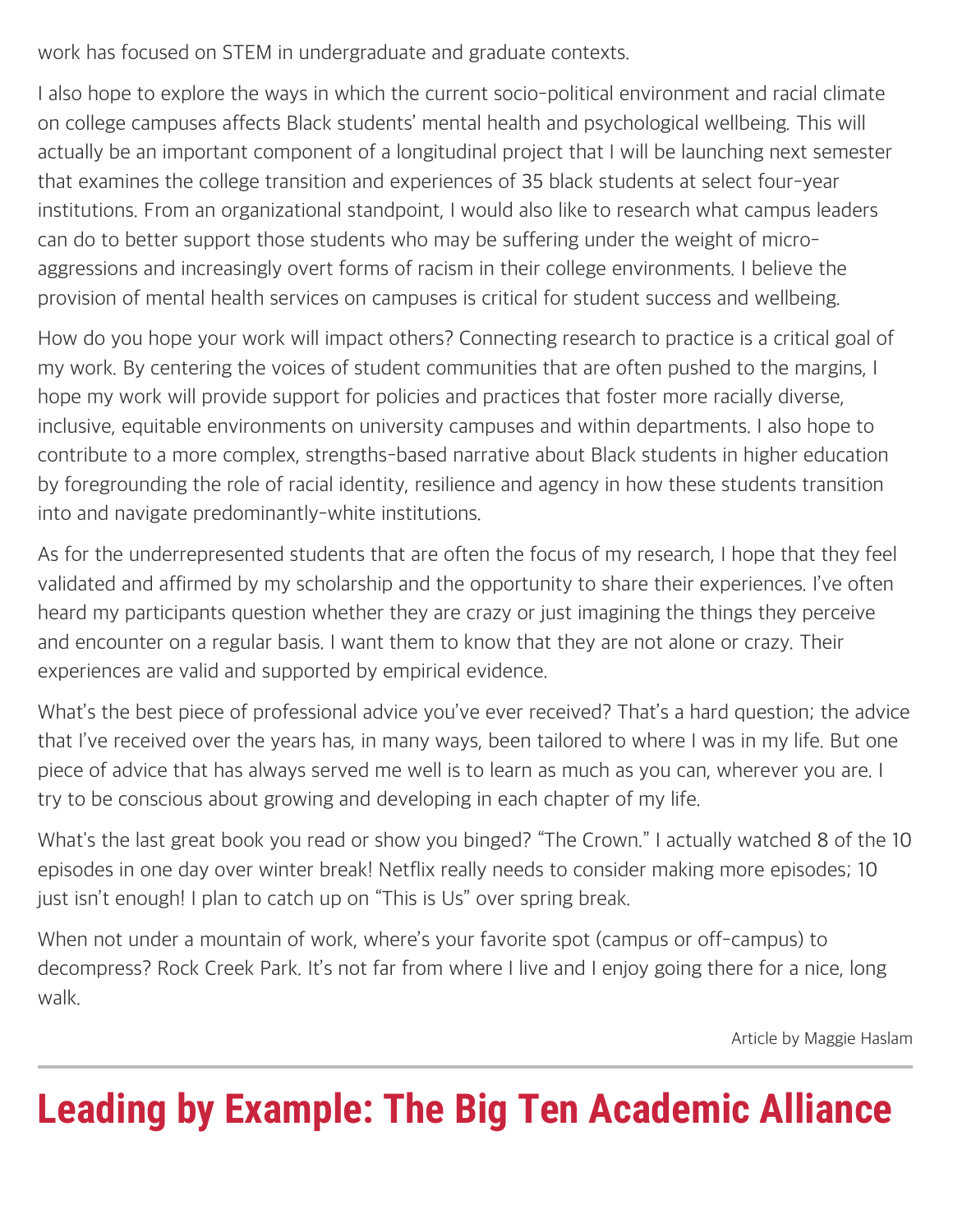## **Academic Leadership Program Nurtures Professional Advancement of UMDOS Faculty**

When the University of Maryland joined the [Big Ten Conference](http://www.bigten.org/) three years ago, it opened a lot of doors—and not just for athletics. Its academic offshoot, the Big Ten Academic Alliance, provides unique opportunities for its members to share expertise beyond their campus borders and offers fertile ground for collaboration. One of its most successful initiatives is the [Academic Leadership](https://www.btaa.org/leadership/alp/introduction) [Program](https://www.btaa.org/leadership/alp/introduction), or ALP. Launched in 1989, the ALP brings faculty members and administrators from each of the 14 member universities together for an intensive—and often illuminating—course in leadership and professional development, as well as for candid discussions about the challenges facing universities today. ALP fellows are nominated by each university for their desire and potential to consider taking on a larger role in shaping their university, as well as to hone their skills for their current positions.

The 2018 fellows[—Daryle Williams](http://faculty.history.umd.edu/DWilliams/), Associate Professor of History; [Doron Levy](http://www.math.umd.edu/~dlevy/), Professor of Mathematics; [Philip Joyce](https://www.publicpolicy.umd.edu/faculty/philip-joyce), Professor and Associate Dean at the School of Public Policy; [Jason Geary](http://www.music.umd.edu/faculty/music_directory/administration_and_staff/jason-geary), Professor and Director at the School of Music; and [Mike Faulkender,](https://www.rhsmith.umd.edu/directory/michael-faulkender) Associate Dean of Masters Programs and Professor of Finance— are two-thirds through their program, having attended symposiums at the University of Iowa in the fall and the University of Michigan in February. "This program exceeds all expectations," said Professor Joyce. "Not only has it added to my own development, it's allowed me to forge truly meaningful connections with my peers. This could be a valuable exercise even if you don't pursue a career in academic administration." Below, UMD's 2018 ALP fellows reflect on some of the benefits of the program:

It's a diverse network of experts at your disposal. One of the greatest benefits touted by this year's fellows is the opportunity to learn how other people approach challenges at both macro and micro scales; through ALP, you are gaining a network. High-caliber speakers at the seminars share their depth of experience to help make sense of today's most pressing campus challenges. Smaller group discussions with colleagues can offer ideas for solving problems in programs, departments, and colleges. "The symposiums and on-campus discussions offer plenty of opportunities to actively engage with other fellows," said Professor Geary. "It allowed me to become attuned not just to the issues but multiple perspectives. There is a wide range of experiences and positions among the fellows, which really enriched the conversations."

Each symposium is unique and topical. Each of the three symposiums follows a unique agenda that covers a wide range of issues, from free speech and academic freedom to the decreases in funding for public universities to recruiting a diverse and excellent faculty. This year's programming has also addressed how the nation social climate has brought new challenges into campus life. "A lot of the national focus and challenges have shifted in the past year," said Professor Levy. "It was unexpected to see university presidents be challenged in the ways that they are." These discussions offer a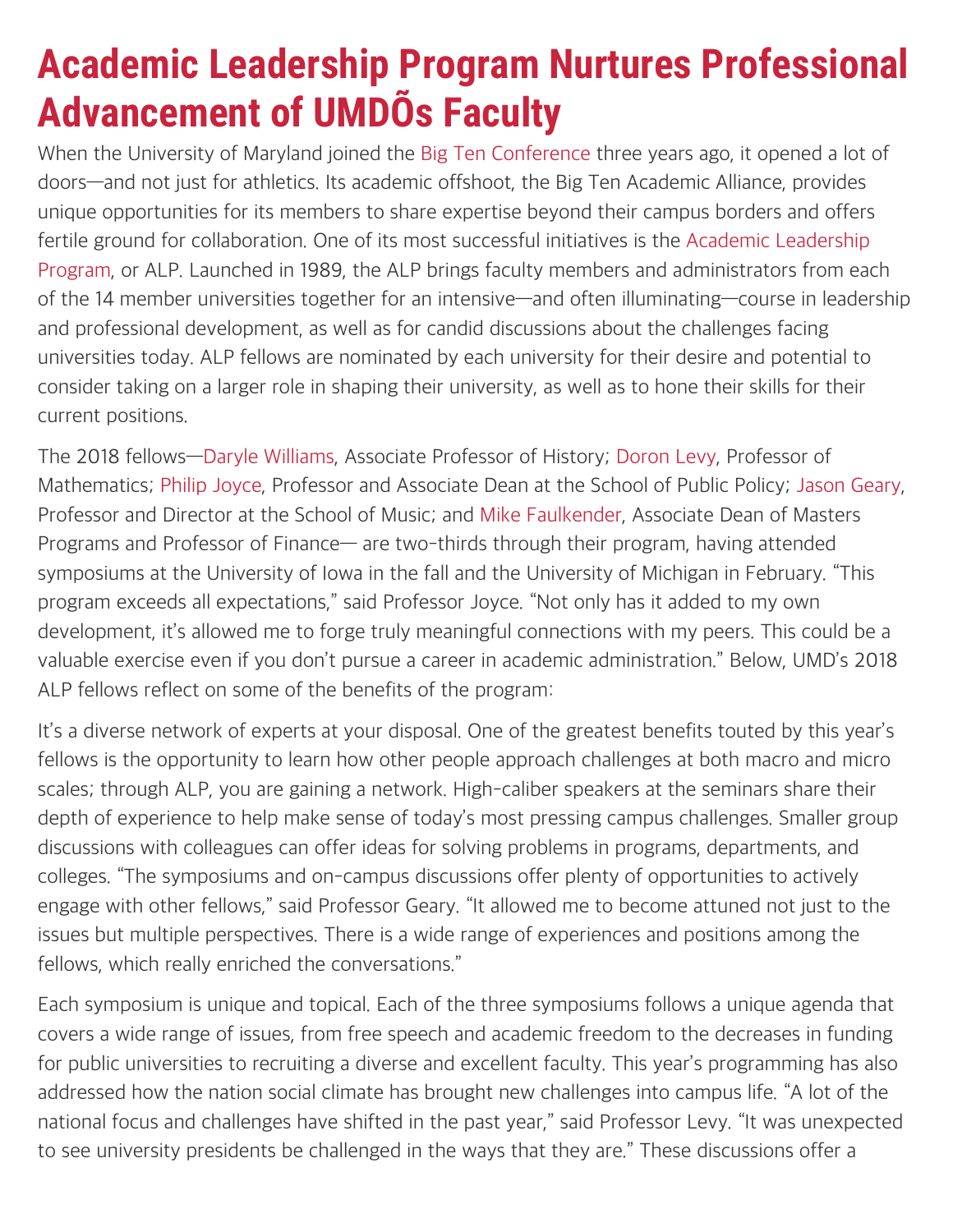better understanding of the role leadership plays in addressing critical campus issues and explore the components to good leadership and problem-solving for those in a variety of positions. "It's also a good reminder that these issues can't be treated top-to-bottom," Levy adds. "We need people at all levels talking about these issues."

Administrative experience is not a prerequisite. In fact, you don't even have to be certain that a career in academic administration is right for you; many individuals use the fellowship as an exploratory exercise. Each of this year's fellows agreed that what really matters is the interest, curiosity, and desire to impact the greater university community. "While there are individuals already engaged in some level of administration, many fellows are not," explains Joyce. "The program is a great opportunity to simply explore if this is a path of interest."

ALP forges connections with a diverse set of peers—both across the Big Ten and right here at UMD. A challenge that plagues many on campus is finding the time—and venues—to connect to colleagues in a meaningful way. ALP balances structured programming with plenty of opportunities for more informal discussions, both at the multi-university symposia and within the smaller UMD cohort discussions. "This experience has allowed me to make connections on campus that I wouldn't have the opportunity to otherwise," said Joyce. "We tend to be very stove-piped with the demands of our individual colleges. Opportunities like the ALP fellowship offer big payoffs in the cohesion of the campus and help connect us to the university as a whole." They also provide a sounding board and source of expertise. "I was looking for some advice on an upcoming program we are implementing and there was a colleague at the symposium who headed a similar program at Ohio State. We connected a few weeks later and she was able to give me some really great suggestions," said Professor Williams. "I wouldn't have known to contact her without that interaction at the ALP program."

There is strength—and good ideas—in numbers. Think the University of Nebraska doesn't face the same challenges as UMD? Think again. All of the 2018 fellows remarked that many of the issues facing college programs today are similar at similar institutions, and that the range of perspectives and responses is inspiring and instructive. "It's reassuring to know that as a campus, we aren't the only ones dealing with these issues," said Joyce. "By learning from each other's experiences, we aren't re-inventing the wheel." "Whether it's the formal program or just casual conversation during meals or some of the exercises, what you realize is that all of us are big public institutions, and we all share this land grand size and scope," says Williams. "Regardless of the geography, we all suffer the same challenges; through this forum, we can talk about them with our peers in concrete ways."

No canned rhetoric. The symposiums are largely led by high-level administrators—including university presidents and provosts—speaking very candidly about the challenges they face at their institutions. Real case studies are offered, often presented by the actual people involved. The atmosphere of safety and non-judgmentalism, as well as the "Las Vegas rules," reigns at both lectures and small group discussions; which allows for the honest responses that are catalysts for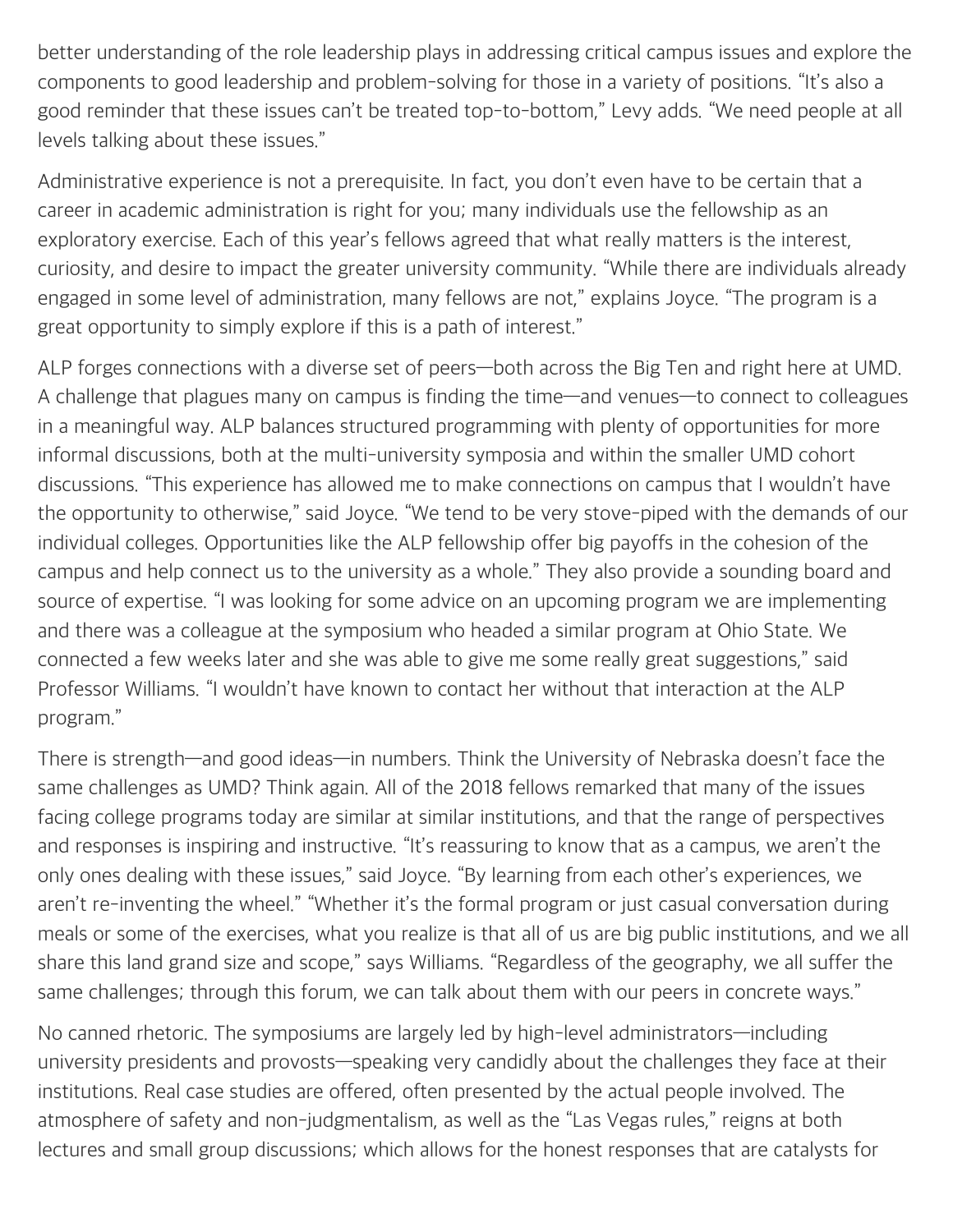deeper discussions. "At both symposiums, I was particularly struck by the strong sense of cohesiveness of the leadership team and how that sets the tone for the core understanding of the university's mission," says Williams. "It was really inspiring."

ALP offers skills that you can use now and as you develop your academic career. While the stories and perspectives shared by the symposium speakers help fellows envision possible career trajectories, many of the ideas gleaned through ALP activities are applicable to situations they face right now, not just in the future. "It's been very instructive to see how other units function in ways different from my own. These big-picture discussions allow me to see how what I do fits into a larger context and why it is relevant," said Geary. "It's really compelled me to think about ways to tweak my work to be more aligned with the University's larger goals." "This program has helped me think more deeply about my career path in general," said Levy. "It's been very useful to speak with people who have similar aspirations and learn their trajectory."

It re-thinks the definition of leadership. The skills that help a professor lead in the classroom and succeed in their research may not be the same as those demanded by leadership positions. ALP exposes its fellows to experts in the fields of leadership and management, and arms them with the tools they need to nurture new kinds of skills. But the training goes beyond making leaders; it speaks to the very foundation of discovering others with leadership potential by creating opportunity. "I am fundamentally here to serve others," explains Williams. "That's an important mindset. As a leader, one of the best translations of that service is by providing others the opportunity to thrive, succeed, and advance."

Academic Leadership Fellows are chosen each year from different disciplines across UMD. Interested in learning more? Visit their website [here](https://www.btaa.org/leadership/alp/introduction) or the UMD's ALP page, [here.](https://faculty.umd.edu/awards/list_alf.html) Eligible faculty must be nominated by a program dean. To learn more about applying, contact Faculty Affairs at [faculty@umd.edu](mailto:faculty@umd.edu) or 301.405.6803.

Article by Maggie Haslam

## **Recognition & Awards Campus Awards The call for nominations has been extended for the following award:**

[Kirwan Faculty Research and Scholarship Prize](https://gradschool.umd.edu/funding/faculty-and-staff-awards/kirwan-graduate-scholarship-and-research-prize) Nomination Deadline: April 1, 2018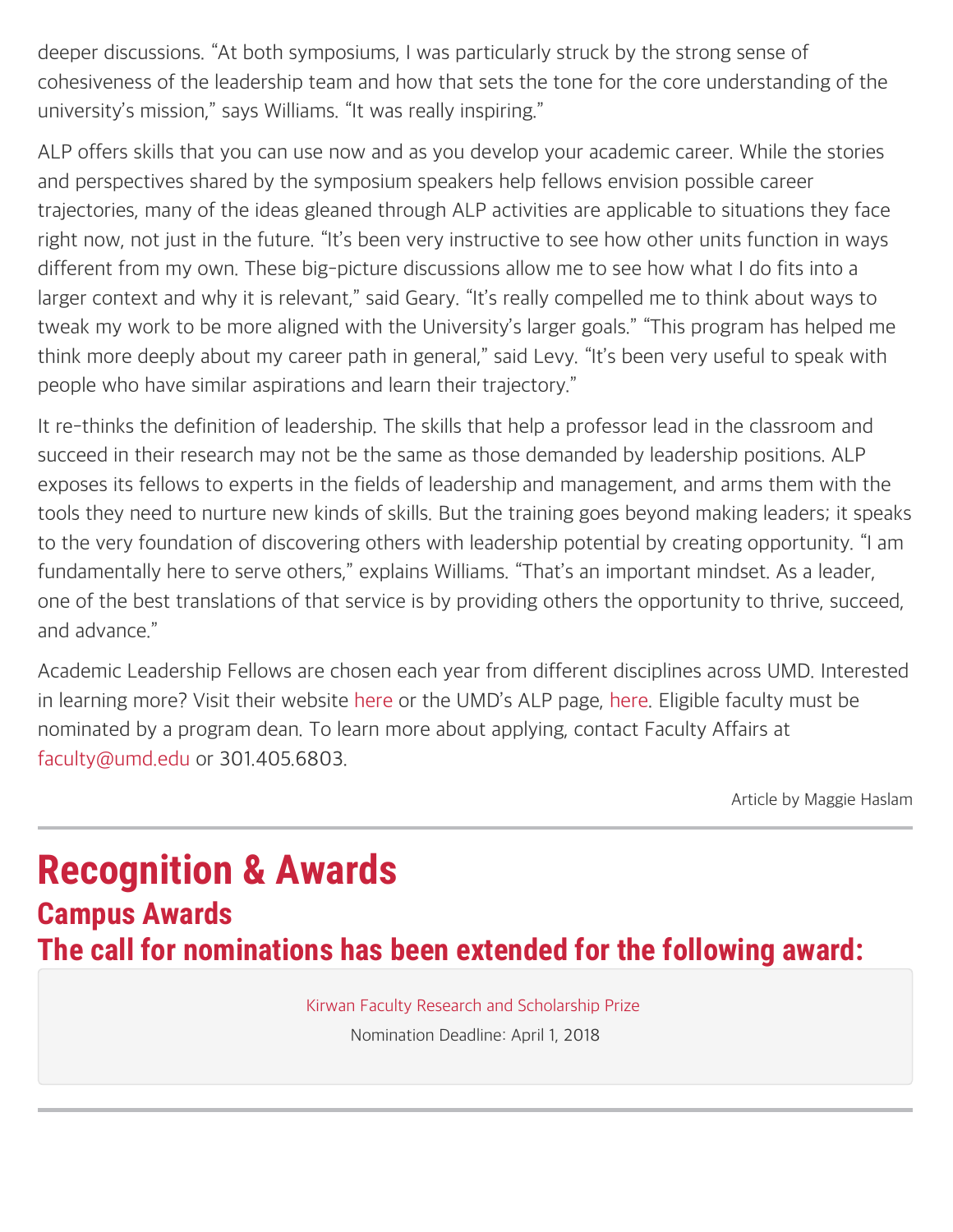## **Faculty Development**



## **Calls For Nominations**

The Office of Faculty Affairs is seeking applicants for the 2018-2019 Big Ten Academic Alliance's [Academic Leadership Program](http://www.btaa.org/leadership/alp/introduction) (ALP) and [Department Executive Officers](http://www.btaa.org/leadership/deo/introduction) (DEO) Program. Each year the Office of the Provost provides funding for a select number of tenured faculty members to participate in these [leadership development initiatives.](https://www.btaa.org/leadership) We encourage deans to nominate current chairs for the DEO program, and deans and chairs to nominate tenured faculty members who may have an interest in and potential for leadership on campus at any level for ALP. The nomination deadline is Friday, April 13. For more information on the eligibility and nomination process, click [here](https://faculty.umd.edu/awards/documents/alpinfo.pdf) [\(ALP\)](https://faculty.umd.edu/awards/documents/alpinfo.pdf) or [here \(DEO\)](https://faculty.umd.edu/awards/documents/deoinfo.pdf).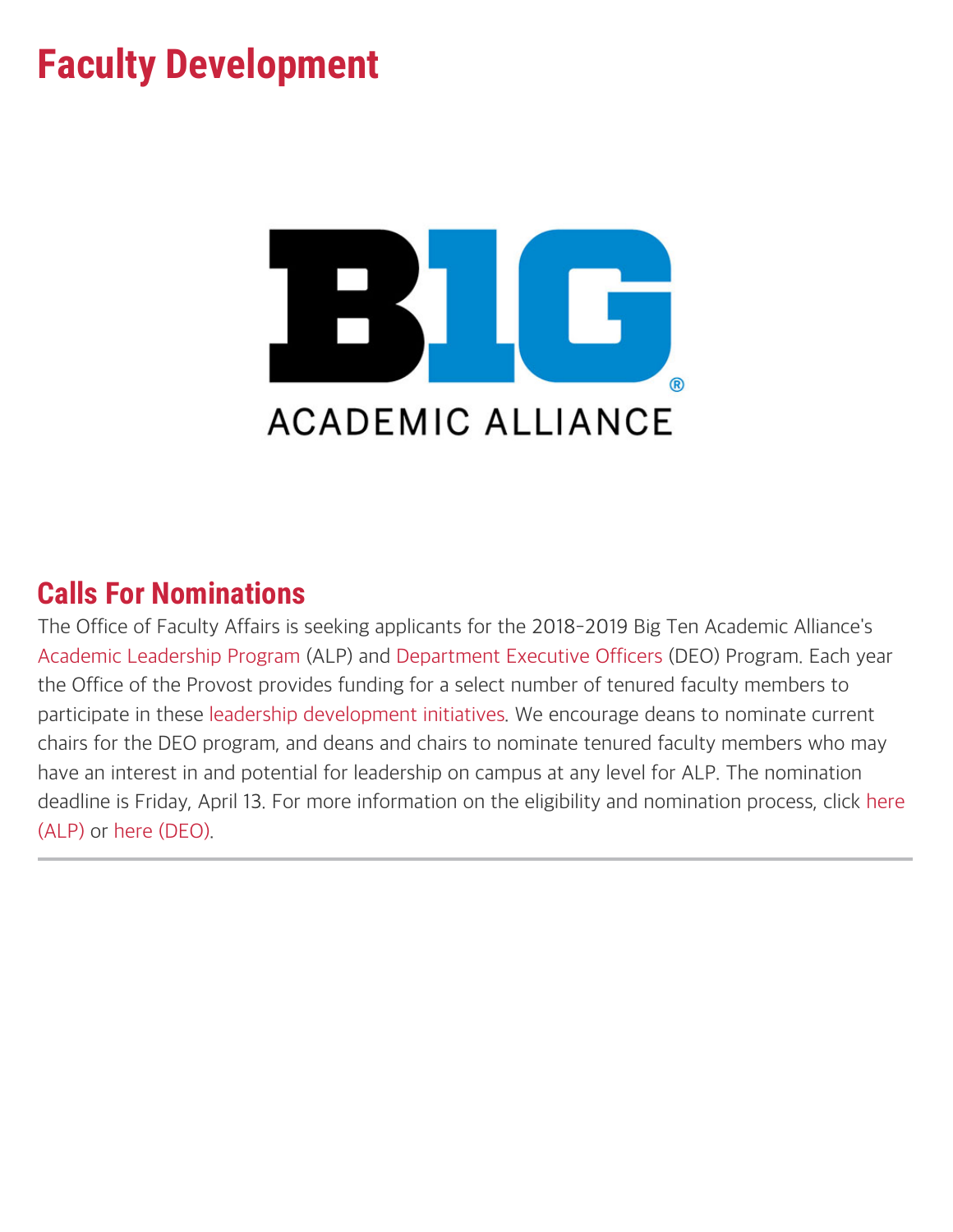

## **UMD at Home and in the World: Ability and Disability**

The February 21 session covered new and important perspectives on ability and disability including new and accessible technologies, the use of prosthetics in virtual reality environments, and understanding disability through the framework of ableism as a systemic form of structural violence. Speakers included: Bradley Hatfield, Kinesiology; Paul Jaeger, Information Studies; and Alexis Lothian, Women's Studies.

The UMD at Home and in the World series explores crucial topics of local, national, and international concern related to the research conducted by your colleagues. It also provides a great opportunity to network with new and current faculty members on campus.

# **Faculty Tips and Resources**



#### **2018 Orientations: Save the Date!**

- August 14 & 15: New Administrators (0100 MMH)
- August 21 & 22: New Faculty (1202 ESJ)



### **The Future of College Park** Learn about the many projects and plans on the horizon for the University and surrounding community. See the changing landscape of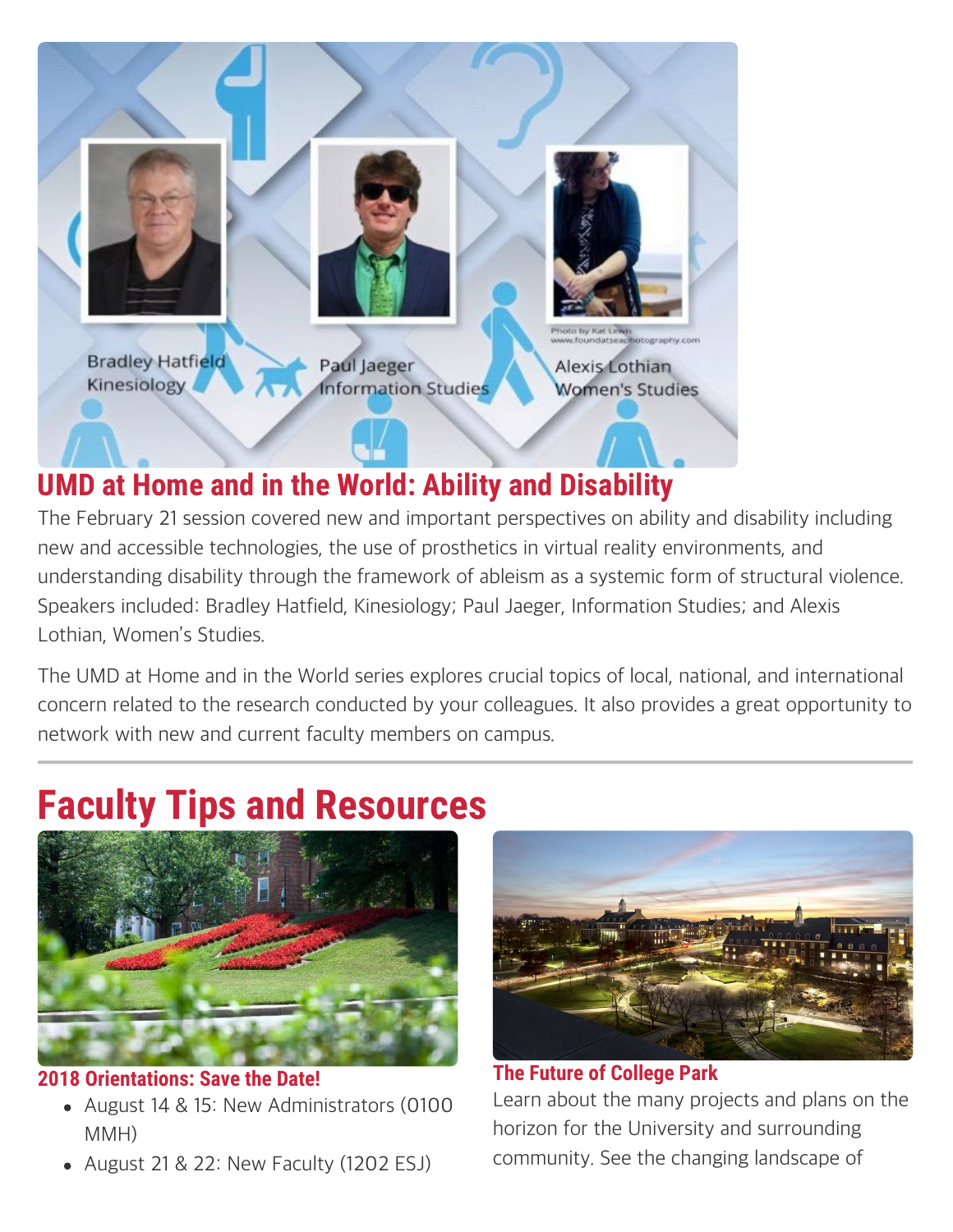

**"Everybody with Me?" and Other Not-so-useful Questions**

"Any questions?" "Is everybody with me?" "Does this make sense?" I have asked my students these vague types of questions many times and the most common response was…silence..[.Read](https://www.facultyfocus.com/articles/teaching-and-learning/bad-questions-prompts/) [more](https://www.facultyfocus.com/articles/teaching-and-learning/bad-questions-prompts/)

### **News**

[University of Maryland Recognized as the Top Public](https://www.umdrightnow.umd.edu/news/university-maryland-recognized-top-public-college-washington-dc-area-0) [College in the Washington D.C. Area](https://www.umdrightnow.umd.edu/news/university-maryland-recognized-top-public-college-washington-dc-area-0)

[University of Maryland Achieves Record Number of](https://www.umdrightnow.umd.edu/news/university-maryland-achieves-record-number-donors-annual-giving-day) [Donors on Annual Giving Day](https://www.umdrightnow.umd.edu/news/university-maryland-achieves-record-number-donors-annual-giving-day)

[UMD's Division of Information Technology Moving to](https://www.umdrightnow.umd.edu/news/umd%E2%80%99s-division-information-technology-moving-growing-discovery-district) [Growing Discovery District](https://www.umdrightnow.umd.edu/news/umd%E2%80%99s-division-information-technology-moving-growing-discovery-district)

[New Technology for Use in Military Vehicles May](https://www.umdrightnow.umd.edu/news/new-technology-use-military-vehicles-may-protect-warfighters-blast-induced-brain-injury) [Protect Warfighters from Blast-induced Brain Injury](https://www.umdrightnow.umd.edu/news/new-technology-use-military-vehicles-may-protect-warfighters-blast-induced-brain-injury)

#### College Park... [read more](https://greatercollegepark.umd.edu/)



#### **Creating a Culture of Excellence for Graduate Teaching Assistants**

Any academic program relying on TAs in any capacity must dedicate resources to building a successful program...There are several steps a program can take to create a successful TA program (or improve an existing one)..[.Read](https://www.facultyfocus.com/articles/teaching-and-learning/creating-a-culture-of-excellence-for-graduate-teaching-assistants/?utm_campaign=Faculty%20Focus&utm_source=hs_email&utm_medium=email&utm_content=56669268&_hsenc=p2ANqtz--O3TEzeF2ebZUOrVbblSXMQ2ggEUkcf9QzYhgKMGyuFEY0pNBHxbsm8EQ6PJve8R5Ow1urWcAYQ2MF03WbYrAhWHR9yw&_hsmi=56669268) [more](https://www.facultyfocus.com/articles/teaching-and-learning/creating-a-culture-of-excellence-for-graduate-teaching-assistants/?utm_campaign=Faculty%20Focus&utm_source=hs_email&utm_medium=email&utm_content=56669268&_hsenc=p2ANqtz--O3TEzeF2ebZUOrVbblSXMQ2ggEUkcf9QzYhgKMGyuFEY0pNBHxbsm8EQ6PJve8R5Ow1urWcAYQ2MF03WbYrAhWHR9yw&_hsmi=56669268)

## **Events**

| March 28              | Open Forum: Update on Implementation of<br><b>Activity Insight</b>                                                                                           |
|-----------------------|--------------------------------------------------------------------------------------------------------------------------------------------------------------|
| March 28              | UMD @ Home and in the World: Disaster<br>and Disaster Response                                                                                               |
| April 3               | Interdisciplinary Dialogue: Big Data                                                                                                                         |
| April 10 <sup>*</sup> | APT Workshop: Pre-3rd Year Assistant<br>Professor                                                                                                            |
| April 12*             | APT Workshop: Post-3rd Year Assistant<br>Professor                                                                                                           |
| April 17              | Preparing for Activity Insight: Telling Y(our)<br>Story Using Google Scholar and<br>ResearcherID to Track Publications (co-<br>sponsored with UMD Libraries) |
| April 19*             | APT Workshop: APT Administrators                                                                                                                             |
| April 19*             | APT Workshop: Associate to Professor<br>Promotion                                                                                                            |